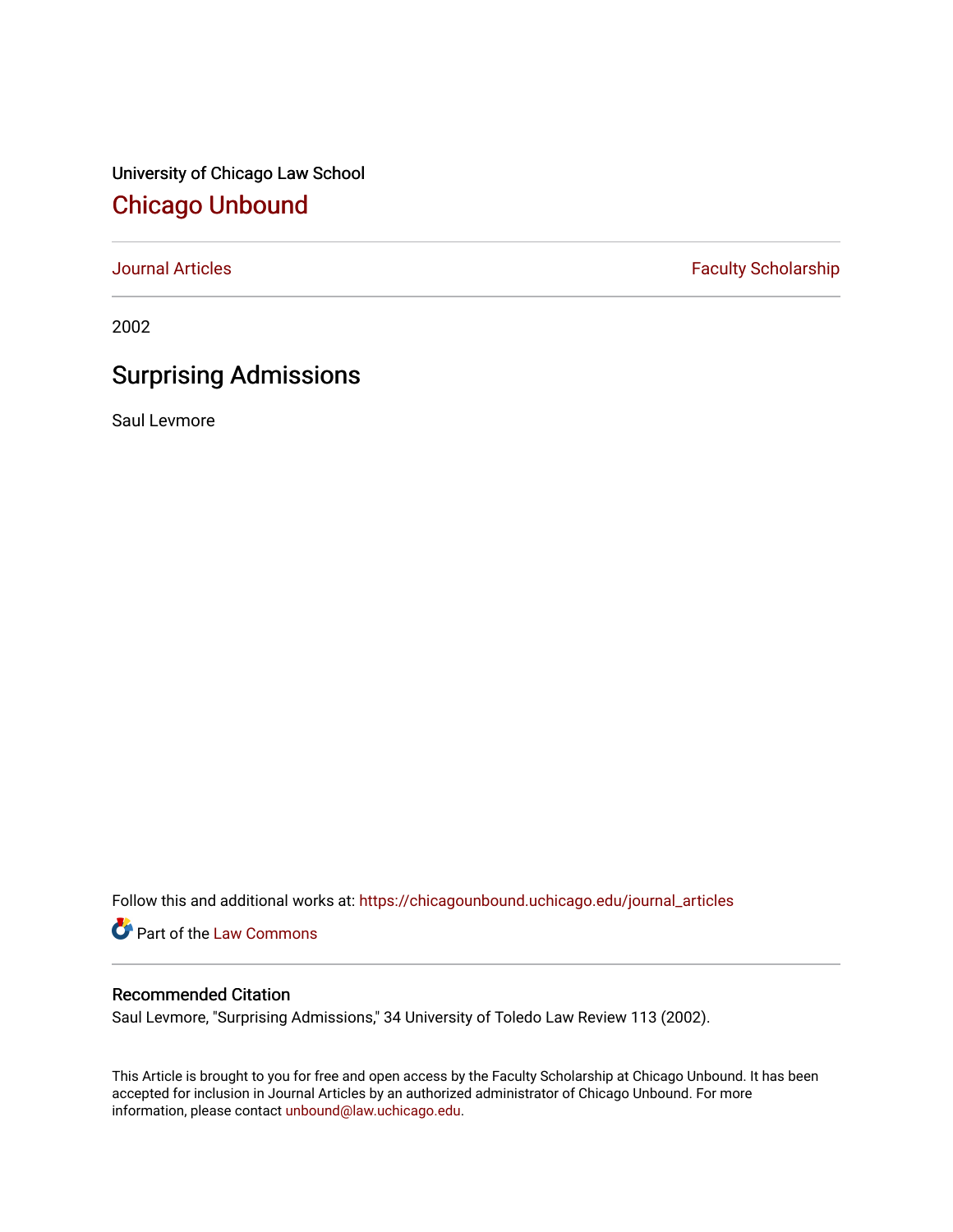## SURPRISING ADMISSIONS

## *Saul Levmore*

**T** have just finished my first year as a Dean, and it is tempting to follow precisely the guidelines of this special issue **by** describing some of the new initiatives that are now underway here at the University of Chicago Law School. They are intellectual in style, and they range from new seminars to institution-wide research projects and to new clinics-and of course **I** find them all interesting and provocative. But **I** will instead take this opportunity to think about an administrative challenge of a different kind. It is one that responds to a reality that caught me **by** surprise and that has provoked me to think about a set of issues in our educational institutions and in society at large.

**I** am surely not alone among new deans in finding that **I** am often asked for a description of the most pleasant and least pleasant surprises of my first months in this position. Faculty, friends, and students ask this as if **I** am about to reveal a hidden treasure chest, a large debt, secret deals entered into **by** my predecessors concerning many acres of land in exotic countries, and so forth. In fact, **I** have encountered no such great surprises and of course if **I** had, it is unlikely that **I** would reveal them to these questioners or to readers of this essay But there have in fact been many modest and very pleasant surprises, and just a few unpleasant ones. The agreeable ones generally concern the value of teamwork, the intellectual and pedagogical energy of our faculty, and the talent, determination, and intellectual curiosity of our students and alumni. But of course it is the unpleasant surprises that are usually the most interesting, and it is one of these that is, therefore, the subject of this essay

**My** subject is the admissions process and the expectations of alumni, applicants, and other friends about the value of personal, political, and financial connections. **I** have been startled **by** the large number of direct, special communications **I** have received regarding candidates for admission for **our** next class of entering students. **I** will discuss the very limited impact of these communications below, but for now my focus is on the significant number of communications. It is hard to categorize these, but **I** think that readers will recognize the issue and the facts. **By** special communications, **I** refer to letters or phone calls made on behalf ofan applicant, that draw attention to the communicator's own connections or preferences rather than to information about the applicant's skills or other characteristics that would normally be evaluated **by** an admissions committee. At first **I** thought the problem, if **I** may call it that, was a local one, a possibility that **I** address below But **I** have learned that it is not, and it is certainly worth some thought and introspection.

In my limited experience, spanning a single and perhaps unrepresentative admissions season thus far, alumni contacted me about children of friends, significant donors wrote to me about children of their relatives and friends and employees, faculty and officers in other parts of my university did the same, and

113

**<sup>\*</sup>** Dean & William B. Graham Professor of Law, University of Chicago Law School.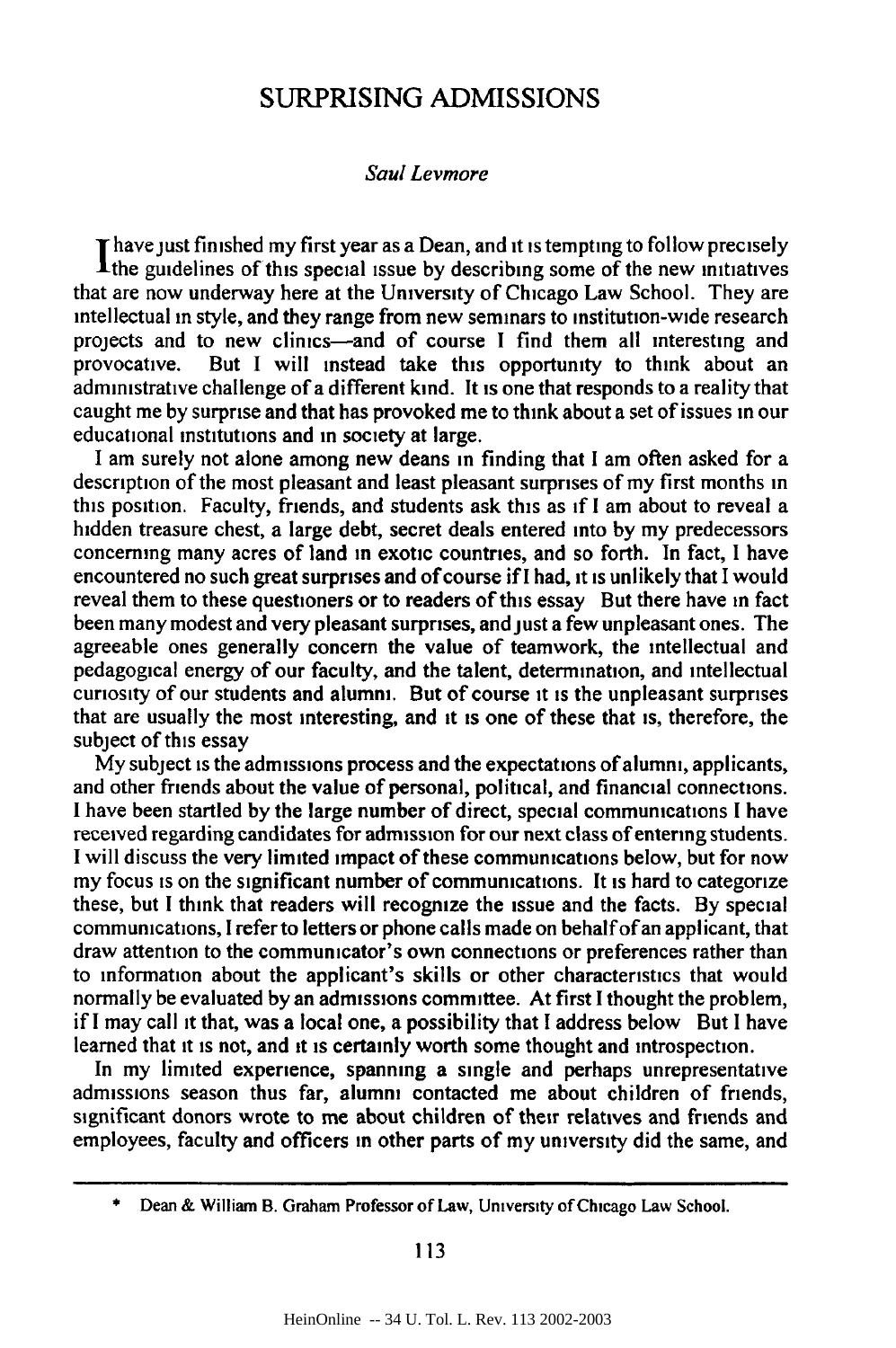politicians and judges weighed in as well. Some of these communications were tactless in their assertion of a connection, the delivery of the message, and so forth. But most were artful and quite to the point. The writer acknowledges possessing limited first-hand data, suggests that the applicant would be a good fit for our school, and is often apologetic about the intrusion. Once in a while the writer really has special information; I am not counting those letters as examples of special communications. Thus, a graduate of ours, as a law firm partner, might have supervised a paralegal and then provided a recommendation at this employee's request, with no intention of trading on the relationship or expecting special treatment because of the recommender's connection to the Law School. Indeed, it would **be** strange for the supervisor to do anything but write a recommendation and mention his or her own connection to the Law School. The writer is entitled to be curious as to whether anyone reads these letters and whether a polite note will be sent to acknowledge the recommendation. To be sure, the paralegal might have asked this particular lawyer to write to us only because of the pre-existing alumni connection; if we knew our graduate had not written in support of this employee's other law school applications, we might consider the letter to us as one of these special communications.

**I** should be clear that most of these special communications are absolutely appropriate, well written, and sensitive to the general issue of admissions standards. There are, for example, several repeat players whose letters are welcome and admirable. The writer might be a famous politician or judge or business person who is sufficiently associated with our Law School that apparently many people ask the writer to intercede on behalf of applicants. A typical, good letter explains the author's connection to the applicant, says something very positive about the applicant or the applicant's parent-although in some cases **it** is careful not to do so-and then gives the distinct impression that the writer is fulfilling an obligation **by** writing the quick note. On occasion, and especially when I next see the writer in person, the writer makes absolutely clear that I should not take these letters too seriously, that they are not meant to put pressure on anyone, and that when and if the writer really felt strongly about a case, I would hear about **it** in a different fashion. The overall impression is one of a smooth social practice. Some people send recommendation letters to deans much as others shake hands, send thank you notes, place forks on the left, and even hold doors for their elders. These practices continue not because they are efficient strategies, for they can be wasteful, but because **it** is more work to end a given custom-without sending unintended negative messages—than to maintain it.

And yet among all these special communications, there are a surprising number in which the writer expects the letter or call to matter a good deal, even though the writer has no special knowledge of the applicant. My focus here is really on the applicants and their families and not on the specially connected intermediaries, but it is only fair to say something about the communicators themselves inasmuch as they play an important role in creating expectations among applicants. In the course ofjust a few months, I heard from several alumni who felt strongly that they should push the interests of law partners' children; an important donor who recommended an employee's child and then was bitter about a negative admission decision; a donor who physically handed me a relative's application; and of course several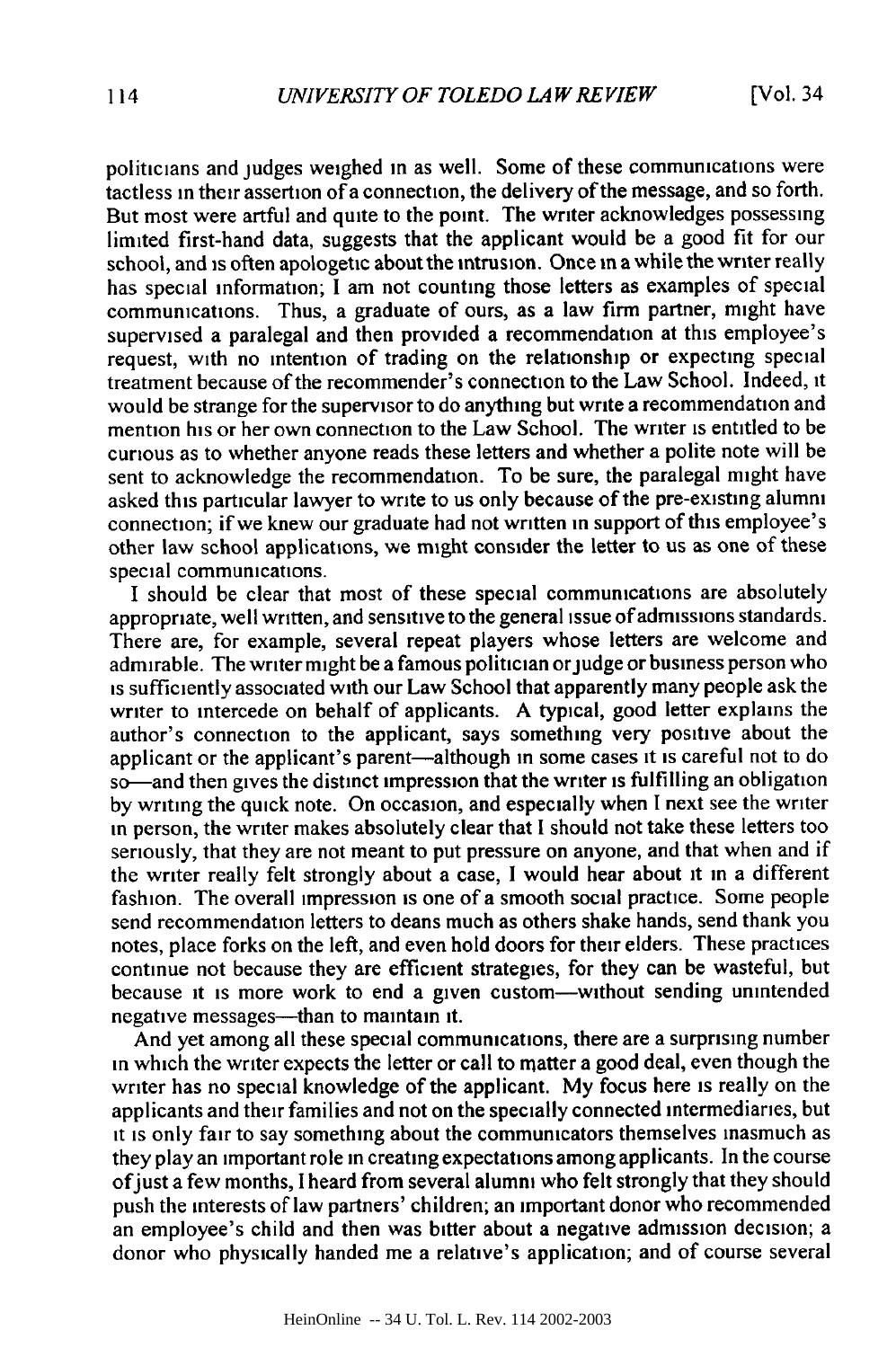alumni who wrote emphatic messages about their own children. A very few of these communications proved to be just the advance probe of a campaign; other letters came fast and furious, and one or two of these passionate recommenders never really let go. I also received a fair number of notes and personal entreaties from politicians, well known lawyers who did not attend our school, and so forth. Similarly, a visiting politician, invited by a student organization to address students (and gather votes) during the lunch hour, cornered me and made a strong pitch for an applicant working on the recommender's campaign. At best, these special communications provide some information about a skill that a given candidate possesses, though there is an implicit message about the candidate's (family's) place in a web of relationships. A system built on family networks plainly rewards some people more than others and is likely to work against diversity efforts.

My initial reaction was to think that these special communications reflected a feature of the City of Chicago, where I am a relative newcomer It is a city known for the value of connections, I am told. One does not bid on a government or private project, or even apply for manyjobs, without first paving the way with a few phone calls from worthy intermediaries. We are all familiar with the advantages and disadvantages of these informal mechanisms. On the one hand, personal recommendations provide useful information, and friends and acquaintances may build up reputations for reliability (or not). On the other hand, friends and acquaintances feel a responsibilityto those whom they are recommending, and most of us are biased in favor of people and places we know I suppose one should value a recommendation of this kind when the recommender feels more of a link to the listener than to the recommended party. At the same time, **it** has occurred to me that the smoothest recommenders are mostly interested in establishing a relationship with me or my institution. Perhaps next time I will ask them a favor, and then before we know it we will be regular participants in a giant network with attendant benefits.

But as **it** turns out, local culture is not an important variable. The real surprise for me is what I have learned about other law schools' experiences and practices. I have asked other Deans, and I have surveyed a number of law school admissions professionals in order to estimate the volume and impact of these special communications. The estimates I have gathered suggest that between five and ten percent of applications generate special communications, and then as much as five percent of the actual entering classes of many law schools is influenced by these revealed connections. Thus, one admissions director at a prominent Midwestern public law school estimated that **5%** of the students who were seated in the entering class would not have found their places there but for the special connections they enjoyed.<sup>1</sup>

I do not claim to have undertaken a scientific or comprehensive survey, but if my small sample is representative, then I think that most faculty members underestimate the non-meritocratic character of admissions. It is common to think of the

**<sup>1.</sup>** I mention that it is also Midwestern, in order to try to control for regional practices. And I report that **it** is a state school because **it** is possible that public institutions need to pay attention to legislators and others who have influence over budgets. On the other hand, private schools may be somewhat more beholden to private donors.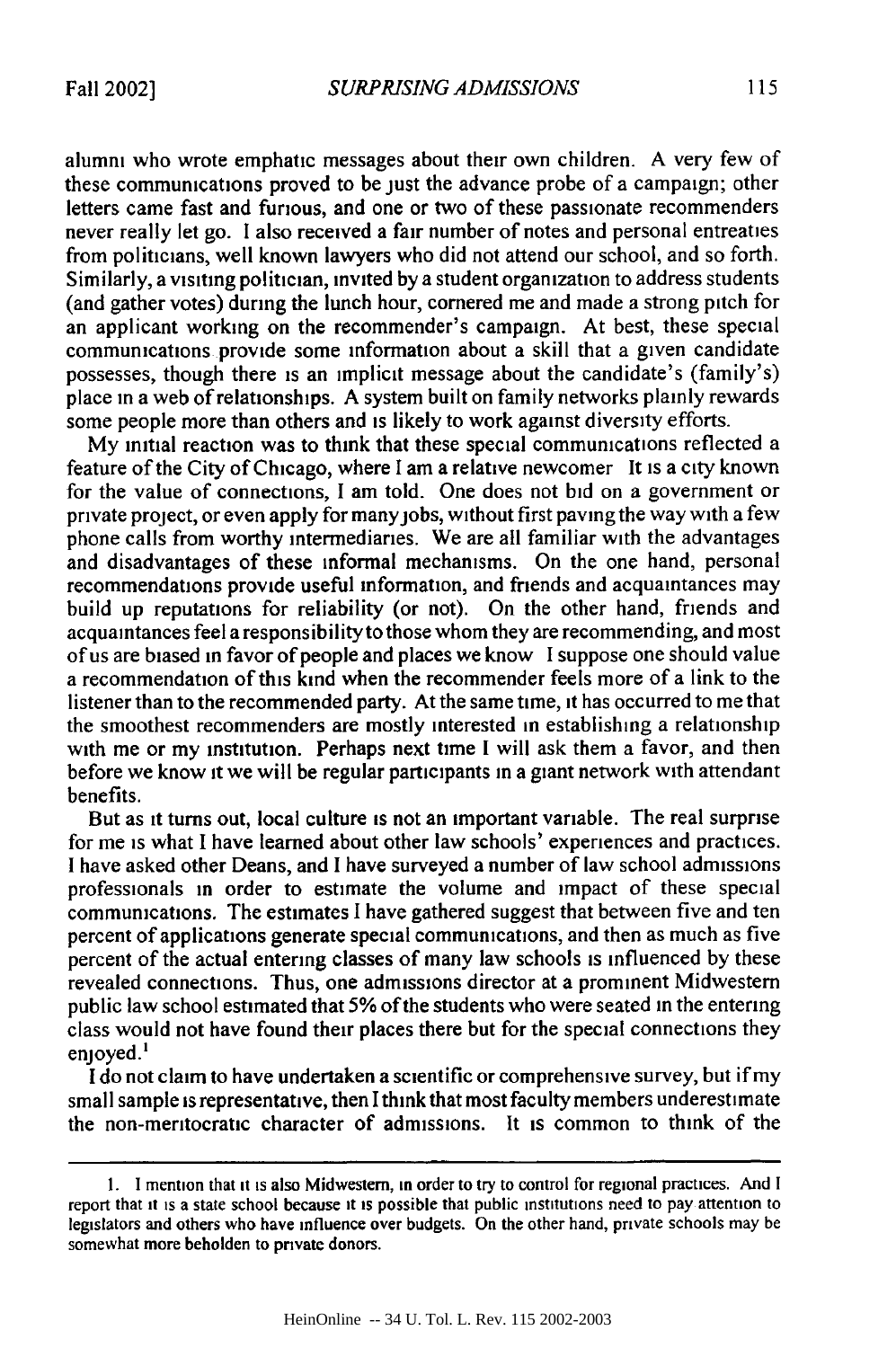advantage that legacies have in the college admissions process. But it may be that alumni, not to mention significant supporters as well as political and legal figures, have more influence in professional schools than meets the eye. Not only do their own children enjoy an advantage, but the influence extends to their friends and employees who gain places at the expense of unconnected or less brazen applicants. Once a school thinks that important people will think better of it if it admits candidates whom they sponsor, the gates are open for a considerable number of admissions decisions to be influenced by connections. There is probably an upper end to the value of connections because no school will want the cumulative impact of connections and diversity admissions to lower the median or the twenty-fifth percentile grade point averages and test scores that affect the school's ranking.

I should hasten to say that our own numbers are very different. In the first place, a fair number of our well-connected admitted students need not have bothered with making connections, for they were and would have been admitted on their own merits. (Some of the best applicants at other schools surely waste ammunition as well.) And as for actual impact, I would estimate that we admit between zero and two people per year because of special communications and connections. I report this estimate with caution because **it** is difficult to know how admissions professionals respond to subtle (and explicit) messages from the Dean and from faculty members. Perhaps well-connected applicants were favored more than I imagine, or perhaps they were disadvantaged and resented, so that connected applicants who should have been admitted were not. But I do not think that my estimate is far off. Ours is an institution that prides itself on intellectual values and even a kind of stubbornness; special communications are likely to be less valuable here than elsewhere.

Despite this marginal impact of special communications, we do of course register some attempts. The scale is fairly small. We receive some 5,000 applications for an entering J.D. class, and perhaps 75 of these applicants generated such supporting notes. And, again, the actual impact of these letters is quite small, often zero. I had thought that even a tiny number of affected decisions would be shocking, but instead I have found envy or disbelief when admissions professionals at other schools learn how very, very unusual it would be for connections to influence our admissions. Our institutional history, and that of a very few other schools, contains stories, some true and some unlikely, about very well-born applicants who were rejected despite their significant alumni connections and support, and then quickly admitted to other elite schools, where they were indeed the harbingers of millions of dollars of support that flowed in the direction of this diverted family allegiance. I am uncertain whether to be proud or horrified.

I suspect that there are many schools like ours, where admission is extremely competitive and where special communications are common and sometimes aggressive, but where the actual impact of all this effort is modest and even close to zero. For every important connection we lose, it is possible that we cement a bond with another supporter, appreciative of our values or resistant character But there are obviously a fair number of other schools where budgets are tighter and politics more important, and the apparent fact is that an eye-opening percentage of their classes is attributable to personal, financial, and political connections, often once or twice removed.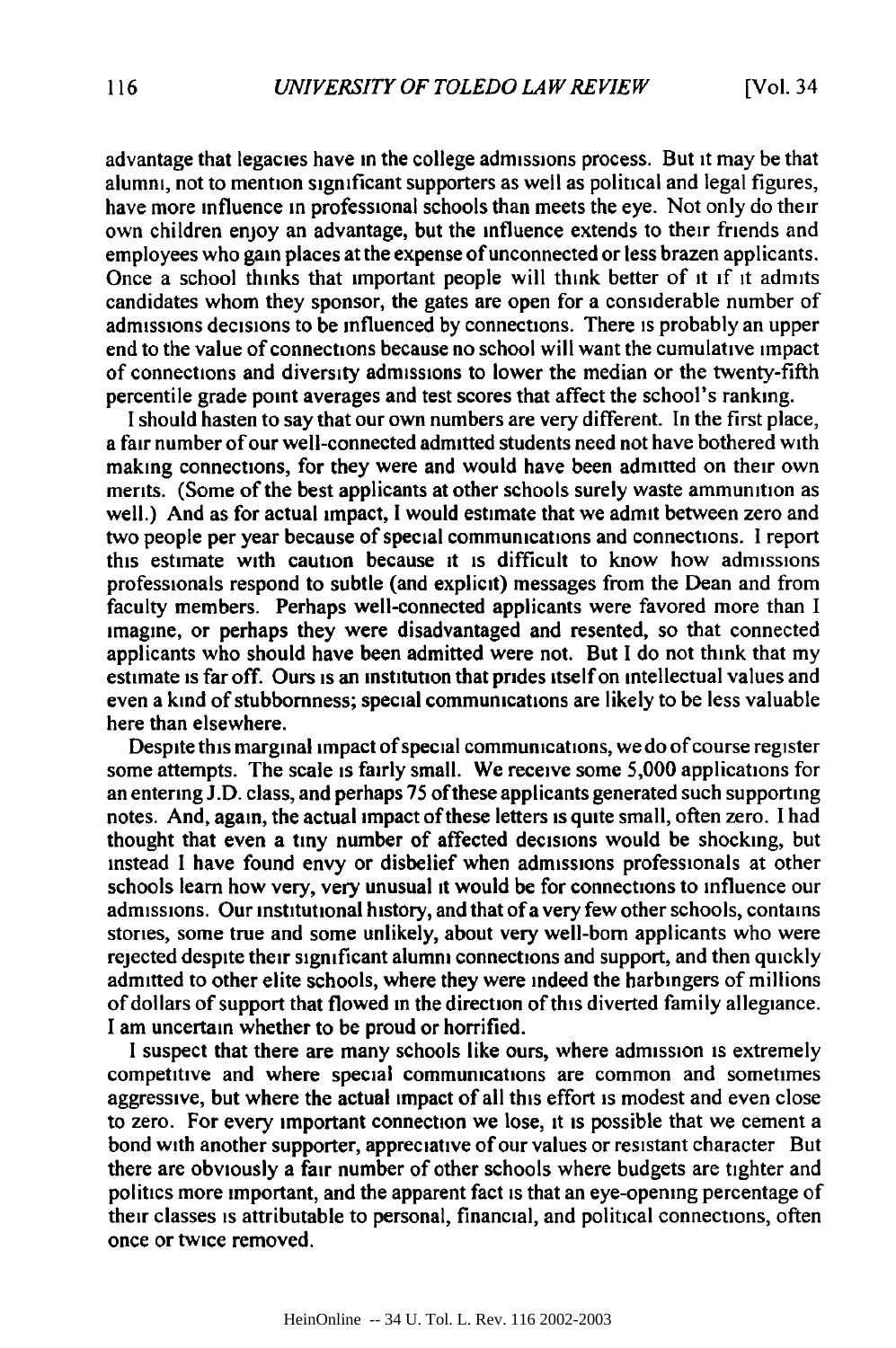We are obviously fortunate. The overwhelming majority of our alumni and supporters are proud of us and join with us because we are intellectually intense and honest and because we maintain an educational environment that may well be without peer. These supporters might well think less of us if they thought that we were responsive to personal connections. They like hearing about students who excel in the study of law and whom we identified as promising in the context of disadvantaged (and unconnected) backgrounds. They want to support us for our intellectual and educational excellence and they recognize that this excellence requires even-handedness and transparency as to qualifications. If such a supporter knows an applicant whom he or she finds really deserving, the supporter knows that the best advice to offer has nothing to do with the pursuit of personal connections, though I do not think these are counterproductive. Good advice might be to suggest writing an interesting essay and appending it to the Law School application, perhaps criticizing a recent article by a law faculty member, or commenting on the substance of a law school class that the applicant has recently visited. If the essay is interesting, I warrant it helps (though I know of no applicants who have received or followed this advice); if it is dull, poorly written, or simply unoriginal, I suspect it will decrease the chances of admission even if the more familiar law boards and grade point average are enticing. There are no doubt other schools that (like us) receive a fair number of special communications but would genuinely be more likely to favor the applicant whose personal or family contacts generated an interesting essay rather than just a letter drawing attention to special connections. But there are apparently many more schools where connections and pressure are regular features of the admissions system, and where these connections help applicants who would otherwise not be admitted.

If I am wrong-and if special communications have little impact anywhere-then the puzzle or surprise of admissions is of course why so many applicants perceive that connections matter. Some do not; **I** have met students who were told that their applications would look worse if they encouraged special communication from persons who did not really know them. But most applicants do not believe the warning; moreover, in some circles **it** may be impolite not to ask a well-connected alumnus to intercede on an applicant's behalf. Meanwhile, most alumni and celebrities think **it** less work to agree to write a letter than to decline to intercede. Finally, many of these applicants are admitted in the ordinary course, and they will think that their intermediaries played important roles; an intermediary who then denies influence, appears all the more gracious.

It is also possible that applicants and observers expect personal connections to matter in admissions-because they do. If some schools attach substantial value to special communications and others do not, then we should expect the average value of special communications to be positive. .And it is easy to imagine that sporadic participants--not to mention law school administrators and faculty-are unable to distinguish schools according to the relative value of personal connections. Overall, applicants will think it somewhere between harmless and important to solicit such intermediation, so that on average solicitation is not uncommon.

It is interesting that connections do not seem to matter anywhere with respect to financial aid awards to admitted students. It is easy to imagine a public university allowing the fact that an applicant is the child of a legislator to generate an offer of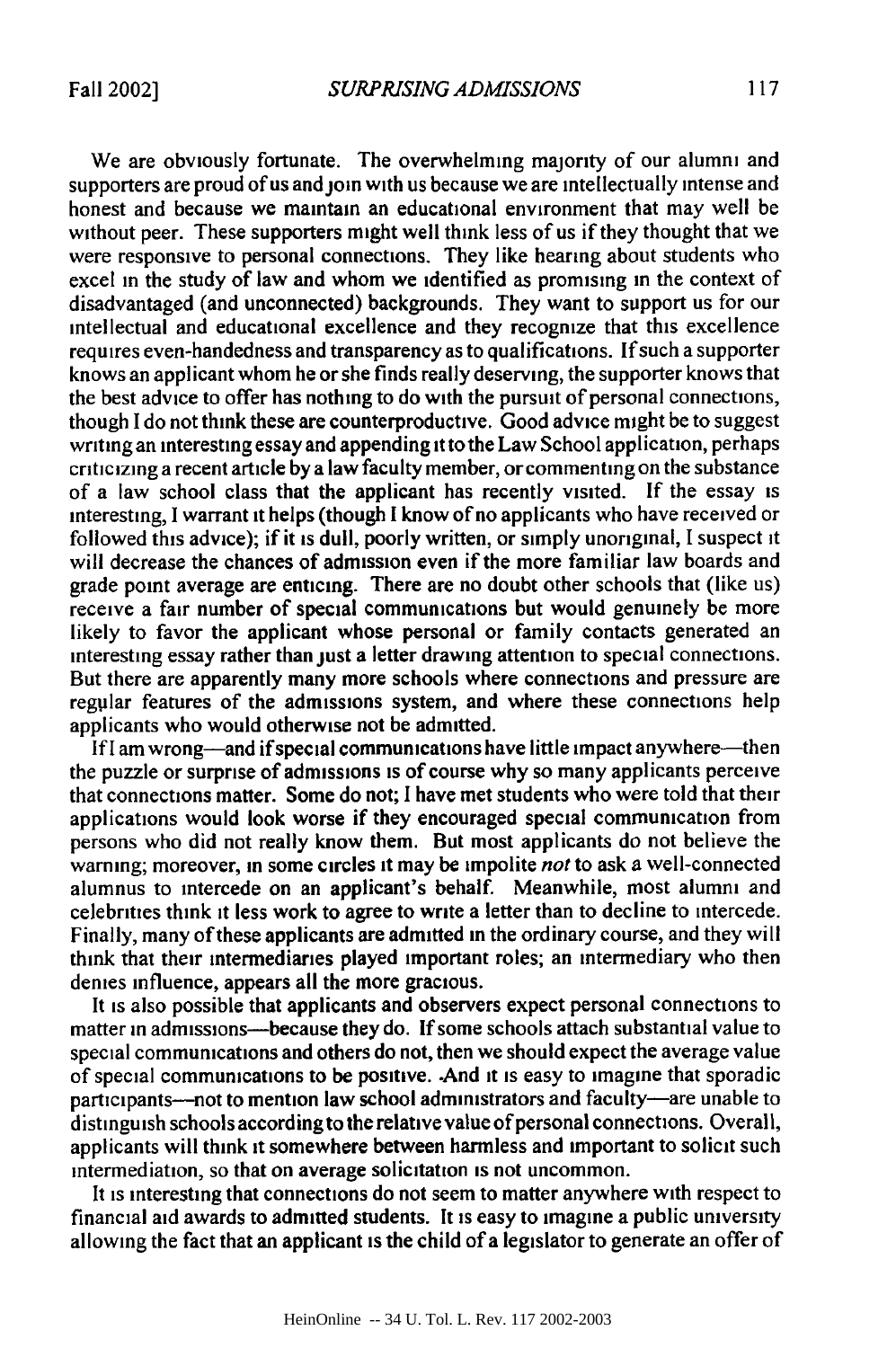admission, but very hard to imagine, and even impossible to justify, currying yet more favor by nudging a merit scholarship toward the same well-connected applicant. This seems to me a general feature of informal markets in connections. Citizens use connections to get interviews for jobs, information about contracts, favorable positions in queues, and much more—but we regard as corrupt someone who goes so far as to use political, familial, or social connections to gain advantageous prices or salaries or other monetary awards. This social practice works in reverse as well; a school risks opprobrium if it admits someone after a donor makes an explicit offer of financial support in return for this admission decision. But I leave for another day this interesting feature of special communications and markets in connections. There are many currencies that work in these markets, but cash is not one of them.

Somewhat similarly--but I think for the opposite reason--connections are not generally drawn upon to obtain faculty positions at a university One answer is that appointments involve broader faculty involvement and governance, and that connections are more valuable where there is more individual decision making. Another is that the cost of introducing connections is considered much lower in the admissions context. Observers may regard our faculty appointments process as extremely meritocratic (even with all the quirks and subjectivity that this sort of collective and human decision making incorporates) but the same observers may have less faith in standardized test scores, unadjusted grade point averages, incomparable faculty references, and so forth. They know that many a great lawyer brings qualities to the job that these data do not pretend to predict, and so it is much easier to imagine that special communications *improve* the admissions process. Of course, if they really believed this, we might find pressure on financial aid decisions as well as on admissions.

In sum, special communications have disparate impact, applicants and their families are likely to overestimate their value, and alumni are likely to be encouraged to overestimate as well. All law schools, and perhaps the larger society as well, lose something because of these perceptions. If our applicants and friends and future clients overestimate the value of connections in admissions, then they will think less of our products and intellectual claims. Moreover, when schools reject applicants that alumni have supported, it is likely that many of these supporters will sour on their schools and regard themselves as ill-treated. For this reason, schools that admit students because of political and other influence impose a real cost on schools that resist this influence, because the former group raises the expectations of all supporters and applicants who find it hard to know where influence might actually not matter. At the same time, I suppose there is some offsetting gain to all institutions from the fact of these special admissions, because alumni who think that they will have influence if they are generous supporters might be more generous than they would otherwise be. Overall, law schools strive to **be** thought of as meritocratic institutions, in need of little regulation and outside control, and yet apparently there is a fairly widespread impression that we are not as we imagine ourselves.

I like happy endings, and I did enjoy more than one this admissions season. In one case, where I thought expectations about the importance of connections were problematic, I took it upon myself to call the alumnus/parent and to suggest that the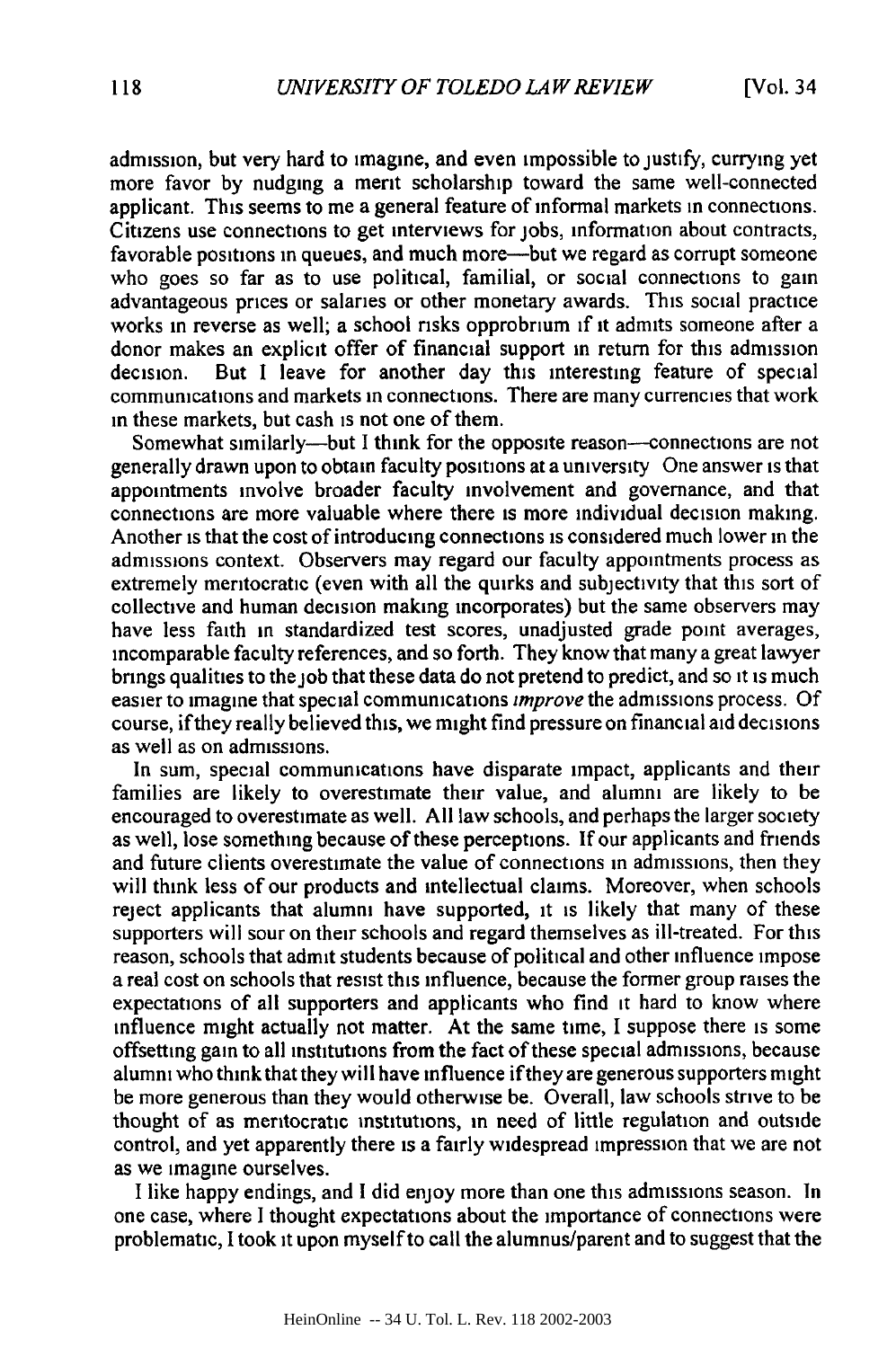applicant himself did not seem particularly interested in attending law school, or even our great Law School, as much as the three (yes, three) alumni recommenders thought, or wished. **I** then called the applicant who, as luck would have it, was terribly grateful for my intercession and indicated that he had been trying to communicate to his parents the fact that he had no interest in further schooling at this point in his life. I encouraged him to talk with them, of course, and somehow when his father called back later in the day, I knew it would be a pleasant conversation. We reminded each other of what a fine young man he had reared, and how one could love the Law School and love one's son without forcing the two to come together. But this one happy ending should not distract us from trying to understand how our institutions are perceived and why we might benefit from or seek to alter these perceptions.